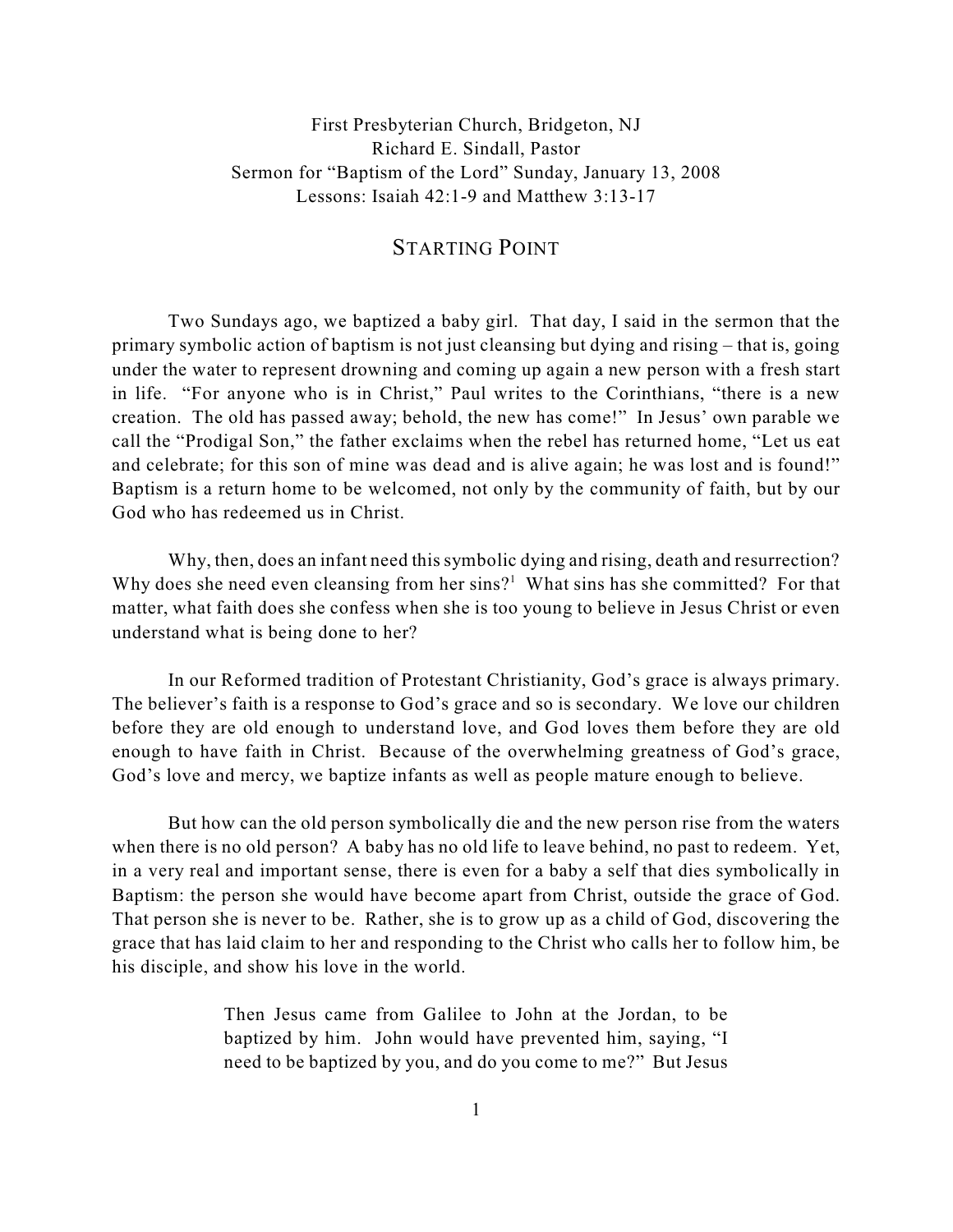answered him, "Let it be so now; for it is proper for us in this way to fulfill all righteousness."

What's going on here? John objects because he recognizes Jesus as the "one who is to come," the one sent by God to make all the difference, to bring the will of God to fruition in Israel and in the world. Jesus' reply sounds flat and almost perfunctory. Is he getting himself baptized just because it's the thing to do? Does he just want people to see him there being baptized to show how religious he is or something? In modern terms, is he there for the photo op? Maybe someone's throwing him a party after the baptism?

No, after the baptism and his affirmation from God, Jesus will go into the wilderness and be tempted, and I think his temptations offer us real insight into the significance of his baptism. Jesus will have no respect for superficial righteousness performed to be seen; nothing, in fact, will annoy him more. But righteousness is not a synonym for religiosity but has to do with right relationships and valid, faithful responses first to God and then to other people. John baptizes for repentance, and the biblical word for "repent" means "turn." It is a turning toward God and away from anything and everything that comes from rejecting God and living as though our own wills should alone govern our lives, attitudes, and choices. Jesus will not be a person, a man, on his own terms. That man he might have been by his own will is put to death in his baptism, drowned in the waters of the muddy Jordan.

The temptations that follow reveal the magnitude of Jesus' decision and his struggle to live by it. He is the beloved Son sent by God for the redemption of Israel and the world. He is the one. Do we have any idea how hard it is to be the one and yet live by God's grace alone? Look at the temptations to arrogance and folly ever present to our own leaders with power and even to our celebrities with nothing more than passing fame. With everyone around them telling them constantly how important they are, how can they think and live as real human beings?

Jesus is the Messiah, the Christ. His coming is indeed to make all the difference in the world. Yet, he is a man, a human being just as you and I are. That's the whole idea. He is not a veiled deity hiding in a disguise of flesh. He is human for real. So, what kind of Christ will he be? That is the question, and his temptations are struggles with the alternative possibilities. Will he go for power and prestige, which certainly seems the wise choice? How else can he influence the most people for the greatest good? Surely, he needs to get to Jerusalem and then to Rome, doesn't he? Rome rules the world. Should not the Christ be at the center of power? Has he not come to rule? No, Jesus has not come to rule but to serve. He will not reach for power or seek fame and prestige. He will take the form of the servant.